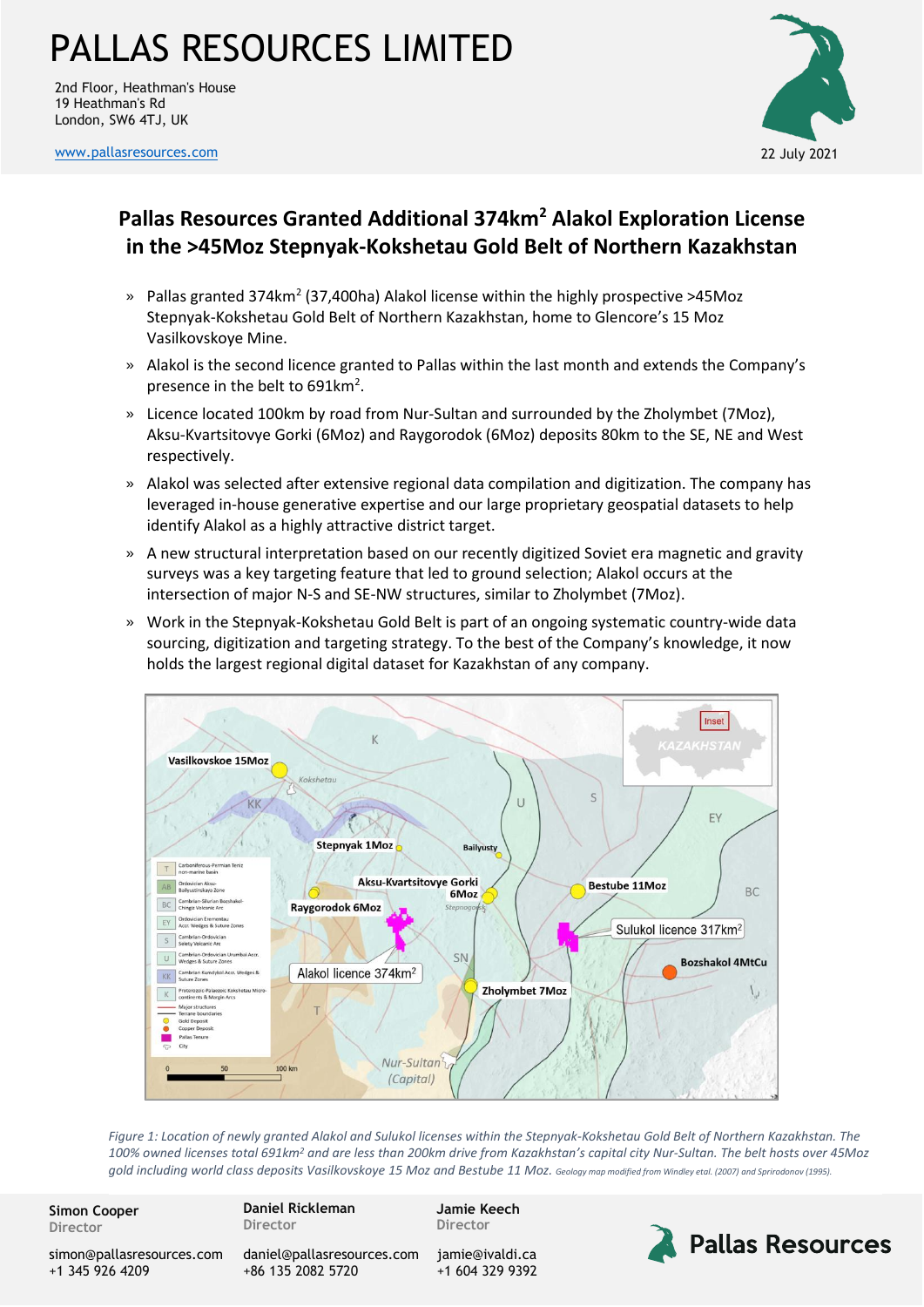2nd Floor, Heathman's House 19 Heathman's Rd London, SW6 4TJ, UK

[www.pallasresources.com](https://www.pallasresources.com/) **22 July 2021** 



#### **Stepnyak-Kokshetau Gold Belt Focus and Prospectivity**

Pallas' Technical Advisor David Groves, a specialist in orogenic gold globally, highlighted the area for its unique combination of significant endowment but lack of modern exploration and discovery. Of the top six deposits in the belt that host some 46Moz, all were discovered during or prior to the 1930s except for Vasilkovskoye which was discovered in 1963 (Table 1).

*"The Stepnyak-Kokshetau Gold Belt is a highly endowed orogenic gold belt that includes two worldclass gold deposits including Vasilkovskoye (15Moz gold). Despite this endowment and self-evident prospectivity, there has been minimal integrated modern exploration to follow up early Soviet work in the belt. The exploration scenario is similar to that of the Yilgarn of Western Australia before the modern exploration cycle of the 1980-1990s which led to many new world-class greenfield and brownfield gold discoveries. There is a very high probability of discovery of five to ten further large deposits between known deposits and along subparallel crustal-scale shear zones*." – **David Groves.**

| <b>Deposit</b>     | <b>Size</b> | Year of<br><b>Discovery</b> | <b>Discovered By</b>           | <b>Current Ownership</b>                    | <b>Status</b> |
|--------------------|-------------|-----------------------------|--------------------------------|---------------------------------------------|---------------|
| Stepnyak           | 1 Moz       | 1886                        | N. Pulzunovy, ancient workings | Alhambra                                    | Resource      |
| Aksu               | 6 Moz       | 1929                        | F.G. Lapina, gold prospector   | KazakhAltvn                                 | Operating     |
| Kvartsitovye-Gorki |             | 1929                        | F.A. Rybintsev, geologist      | KazakhAltyn                                 | Operating     |
| <b>Bestube</b>     | 11 Moz      | 1931                        | Unknown, ancient workings      | KazakhAltyn                                 | Operating     |
| Zholymbet          | 7 Moz       | 1931                        | Small scale miners             | KazakhAltyn                                 | Operating     |
| Raygorodok         | 6 Moz       | 1937                        | F.A. Rybintsev, geologist      | RG Gold (Verny Capital and RCF)             | Expansion     |
| Vasilkovskove      | 15 Moz      | 1963                        | <b>State Geology Party</b>     | Kazzinc Gold (Glencore & Kazakh Government) | Operating     |

*Table 1: The top six deposits within the Stepnyak-Kokshetau Belt and their year of discovery.*

#### **Stepnyak-Kokshetau Gold Belt Geology and Metallogeny**

The Northern Kazakhstan province consists of Vendian to early Palaeozoic turbidite and island-arc terranes and Precambrian metamorphic blocks. Middle to Late Ordovician granitoids of the Stepnyak Complex stitch these terranes. These intrusives can now be seen along the early to middle Palaeozoic strike-slip faults, such as the N-S Tselinograd fault along which the Zholymbet (7 Moz) and Aksu-Kvartsitovye Gorki (6 Moz) deposits occur.

Major gold deposits are generally spatially but not genetically associated with the intrusives of the older Stepnyak Complex. The exception being Vasilkovskoye which has been dated to within a few million years of the host intrusion. Like orogenic gold belts around the world, deposit locations at Stepnyak-Kokshetau Gold Belt appear controlled by regional strike slip structures and often their intersection with major oblique structures including terrane sutures.

Host rocks are variable, from all phases of the Stepnyak Complex (granodiorite, tonalite, norite, diorite and gabbro), to the intruded flysch (greywacke, lithic sandstone, siltstone, mudstone) and mixed volcanics. Mineralisation occurs as typical orogenic style quartz-veining with associated quartz-carbonate sericite alteration along controlling near-vertical structures. Broader stockworks and disseminated mineralisation are also common up to tens of metres wide at some deposits.

**Simon Cooper Director**

**Daniel Rickleman Director**

**Jamie Keech Director**

[simon@pallasresources.com](mailto:simon@pallasresources.com) +1 345 926 4209

[daniel@pallasresources.com](mailto:daniel@pallasresources.com) [jamie@i](mailto:jamie@pallasresources.com)valdi.ca +86 135 2082 5720

+1 604 329 9392

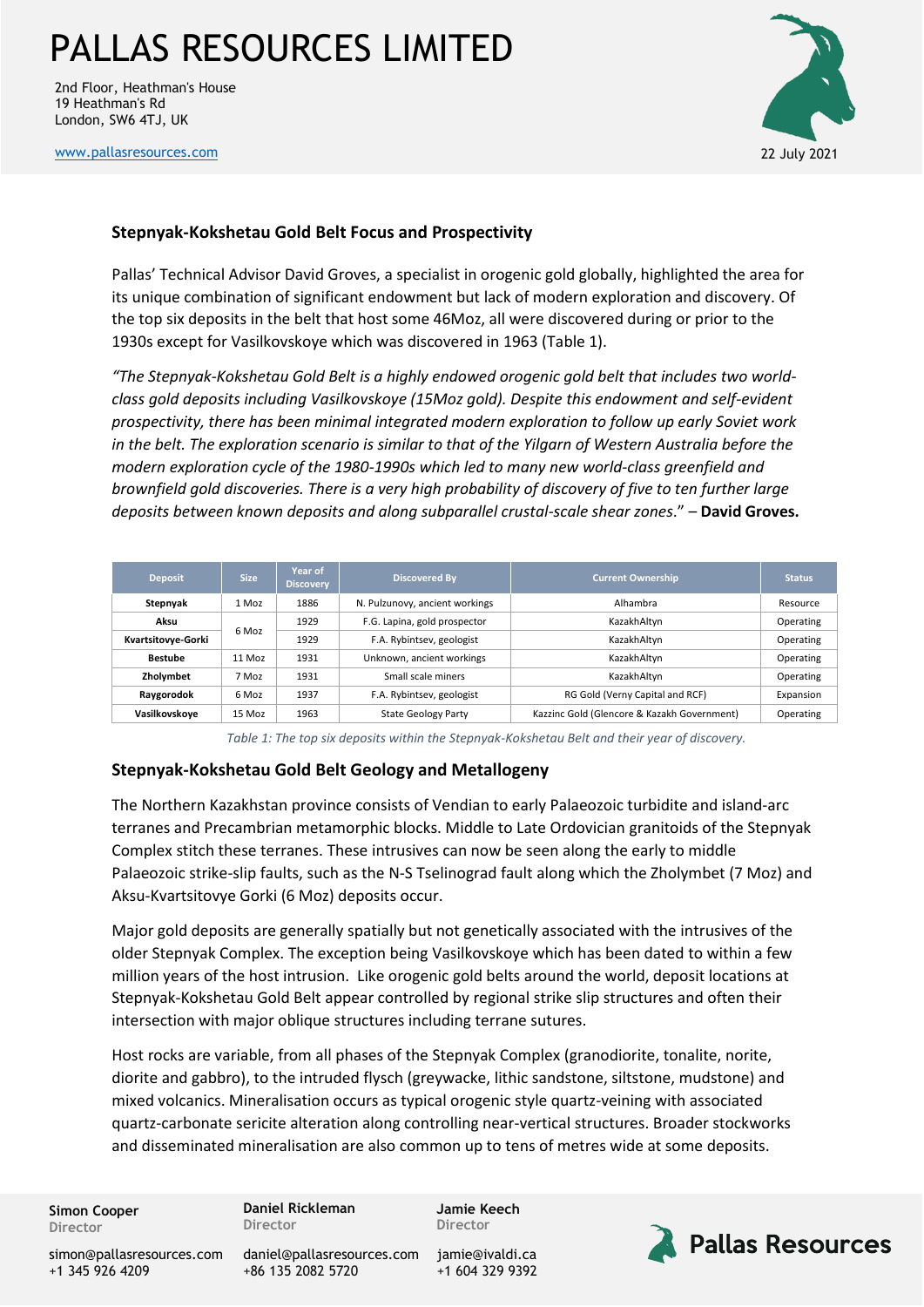2nd Floor, Heathman's House 19 Heathman's Rd London, SW6 4TJ, UK

[www.pallasresources.com](https://www.pallasresources.com/) **22 July 2021** 



Mining occurs by open pit and underground operations at Bestube, Aksu-Kvartsitovye Gorki and Zholymbet, while Vasilkovskoye and Raigorodok are open pit only. Open pit mined grades at all deposits are quoted at between 2.5 to 3.0g/t with the exception of Raigorodok which is ~1.3g/t.

Underground mining was historically focused on high grade zones with reserves at 10.7 and 21.2g/t quoted in 2006 for Aksu-Kvartsitovye Gorki and Zholymbet respectively. However more recently bulk mining and processing has allowed underground grades of 3.8 to 4.0g/t respectively.

Gold is generally associated with sulphides – pyrite, pyrrhotite, arsenopyrite, although generally non-refractory. Up until recently gravity separation and flotation were most commonly used, however CIP and heap leaching have been introduced more recently. Aksu-Kvartsitovye Gorki and Bestube contain a high percentage of gravity-recoverable free gold. Mining of the partially refractory primary ore at Vasilkovskoye only began in 2010, however a HPGR-Ball Mill- Gravity-Flotation-UFG-Leachox–CIL flowsheet now achieves >80% recovery at an ~8Mtpa throughput.

Historic total production has been estimated at around 25 Moz. 2020 production at Vasilkovskoe was 580Koz, Raigorodok is ramping up to 180kozpa while Bestube, Aksu-Kvartsitovye Gorki and Zholymbet produce <100Koz per annum each.



*Figure 4: The 580Kozpa Vasilkovskoye Mine, Kokshetau District, Northern Kazakhstan [image credit](https://bulatutemuratov.com/articles/gold-of-vasilkovskoye-how-altyntau-resources-company-became-a-gold-mining-flagship-in-kazakhstan/)*

**Simon Cooper Director**

**Daniel Rickleman Director**

**Jamie Keech Director**

[simon@pallasresources.com](mailto:simon@pallasresources.com) +1 345 926 4209

[daniel@pallasresources.com](mailto:daniel@pallasresources.com) +86 135 2082 5720

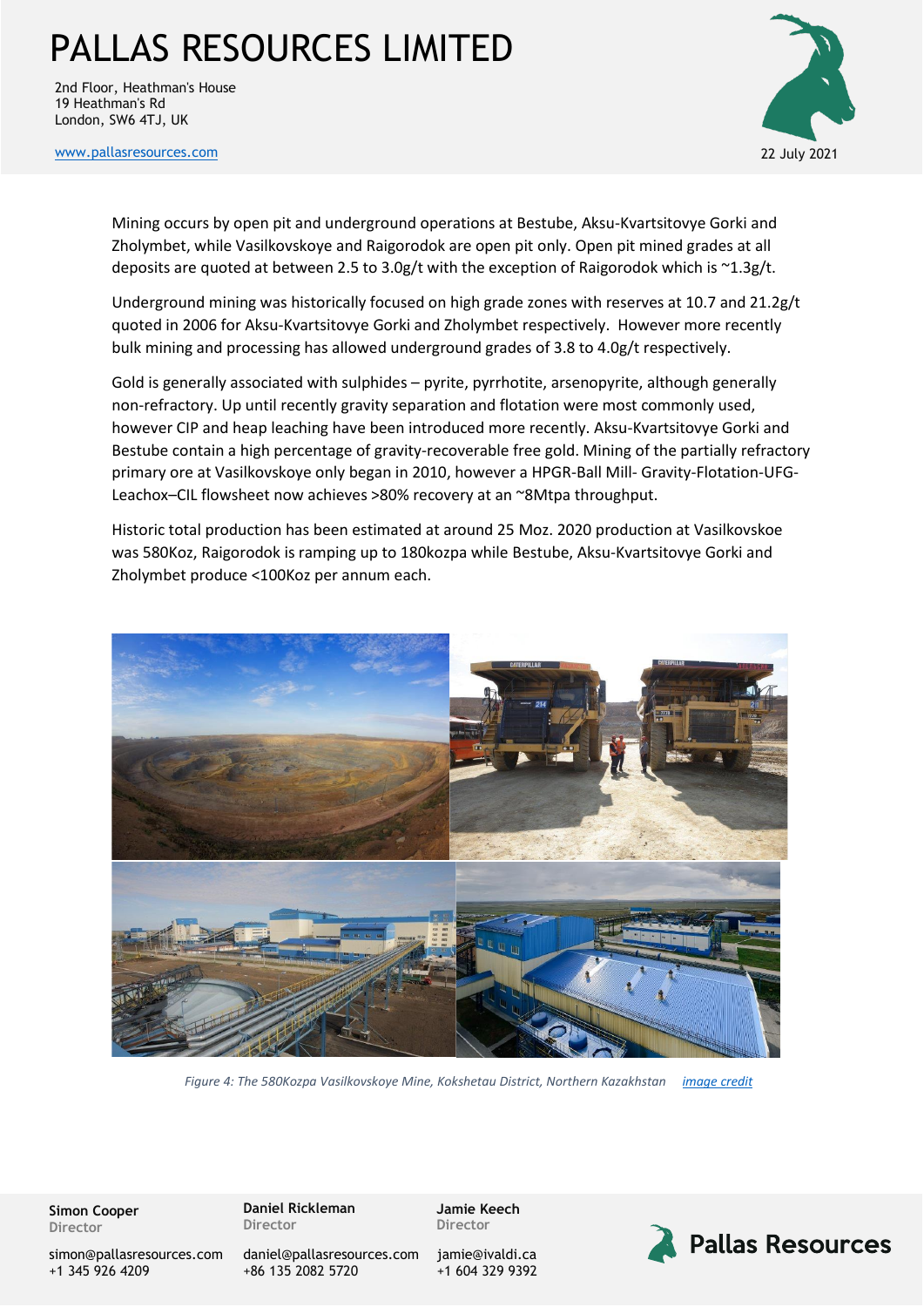2nd Floor, Heathman's House 19 Heathman's Rd London, SW6 4TJ, UK

[www.pallasresources.com](https://www.pallasresources.com/) **22 July 2021** 



#### **Targeting Process**

Alakol was selected after an extensive regional data compilation and digitization process. The key targeting feature that led to the selection of the Alakol license was a new structural interpretation from newly digitized Soviet era magnetic and gravity surveys. Alakol occurs at the intersection of major N-S and SE-NW structures, equivalent to the setting that hosts the Zholymbet (7Moz) deposit 80km to the SE on the same structure.

Local geology and historic sampling strengthen the targeting thesis. Specifically, the presence of intrusives of the type proximal to all other major deposits in the belt, as well as anomalous gold in geochemical sampling from Soviet era 200K reconnaissance surveys.

An additional belt-scale feature that supports Alakol's prospectivity is deposit spacing across the gold belt is uncannily regular at 82km ±5km. Five of the six largest deposits in the belt hosting some 31 Moz follow this rule. Alakol occurs at 82km ±5km distance from all *four* of the nearest large deposits. This spacing is fits findings of a study [\(Doutre, 2018\)](http://cet.edu.au/docs/default-source/publications/theses/thesis_doctor_of_philosophy_doutre_raphael_2018.pdf?sfvrsn=5738b079_4) that showed major orogenic gold deposits globally occur at regular intervals of 35 to 40km. While spacing alone would not justify ground selection, combined with strong structural, geologic and geochemical support, this does add particular interest to the Alakol license. It should be noted that Pallas' Sulukol license itself also occurs 40km from the 11 Moz Bestobe deposit.



*Figure 3: Regular Spacing of major gold deposits in the Stepnyak-Kokshetau Gold Belt supports the prospectivity of the newly granted Alakol licence.*

**Simon Cooper Director**

**Daniel Rickleman Director**

**Jamie Keech Director**

**Pallas Resources** 

[simon@pallasresources.com](mailto:simon@pallasresources.com) +1 345 926 4209

[daniel@pallasresources.com](mailto:daniel@pallasresources.com) +86 135 2082 5720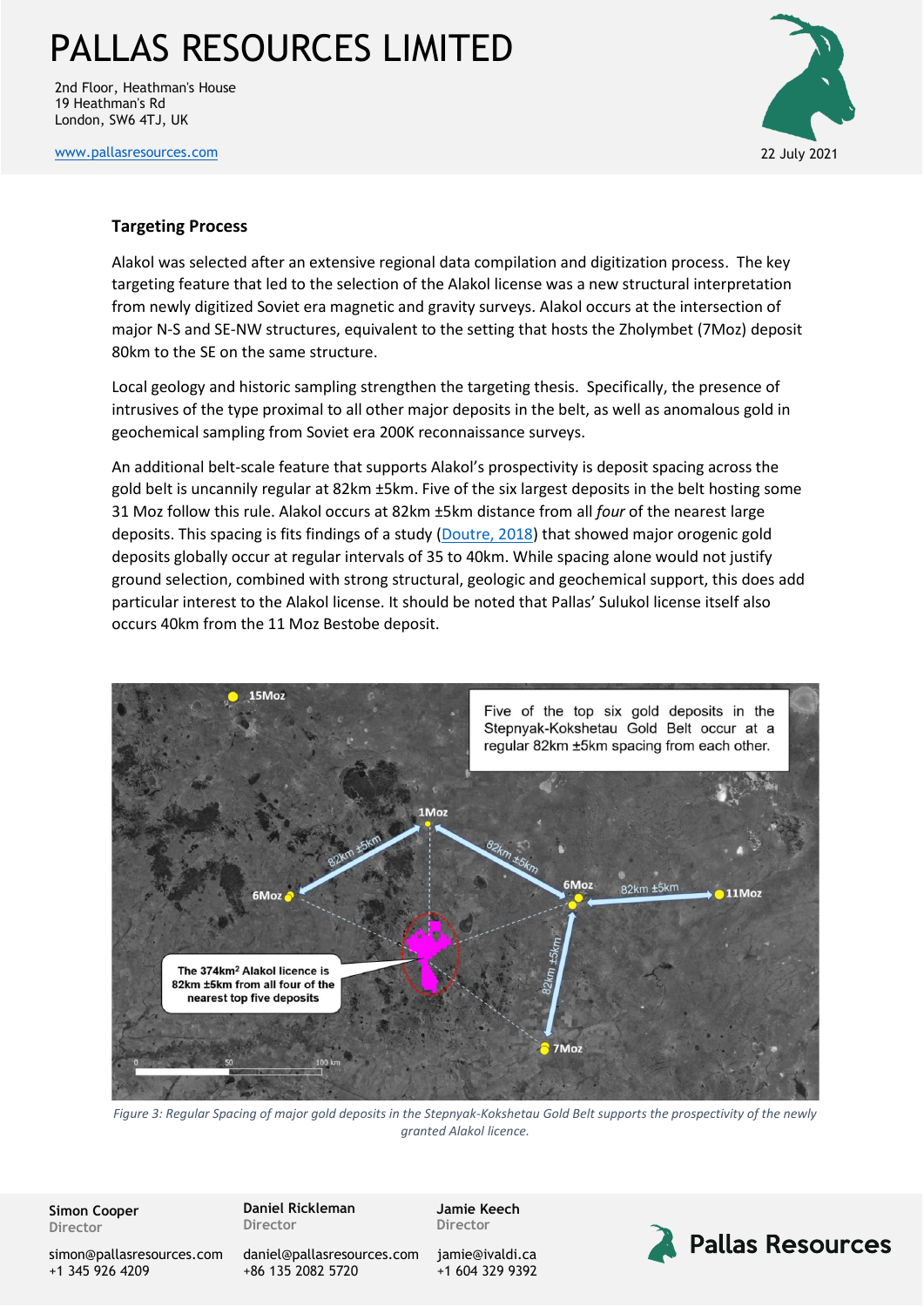2nd Floor, Heathman's House 19 Heathman's Rd London, SW6 4TJ, UK

[www.pallasresources.com](https://www.pallasresources.com/) **22 July 2021** 



#### **Use of Newly Digitized Generative Layers in Targeting**

Since incorporation, Pallas has worked extensively to source, collate and digitize datasets across Kazakhstan and Uzbekistan. These datasets were critical in the target selection process. Key countrywide datasets digitized to date include:

- » 200K Scale Map Sheet Geochemical Data including stream sediments, in-situ sampling, occurrences and deposits and drilling (see announcements **[here](https://a37f3e04-beb6-4e88-91ae-96aa29aada29.filesusr.com/ugd/359854_38bc25085e1340b1b386e8c02dc0648e.pdf)** and **[here](https://a37f3e04-beb6-4e88-91ae-96aa29aada29.filesusr.com/ugd/359854_0d45c947528545b8ae89292dfc95ee7e.pdf)**)
- » 2.5M Scale Map Gravity
- » 1.0M Scale Map Magnetics
- » 1.0M Scale Structural Map



### **Ground Acquisition in Keeping with Pallas Strategy in Kazakhstan**



Pallas was founded to take advantage of world class potential in under explored mineral belts. We leverage a strong generative team to employ a targeted discovery thesis on the hunt for Tier 1 deposits. We're focused on a belt-scale approach in regions where there is minimal competition to entry, allowing the Company to acquire large land positions. The acquisition of Alakol and Sulukol is in keeping with this strategy, providing the following exposure:

- » A district scale position in a world-class gold belt (>45Moz historic endowment) within a region that hosts over 250 Moz.
- » A clear gap in the application of modern exploration techniques, with a lack of grassroots exploration in Stepnyak-Kokshetau Gold Belt extending back 40 to 50 years in most cases.
- » Extensive historic datasets (compiled and digitized by Pallas) as well as detailed Soviet era exploration reports.

**Simon Cooper Director**

**Daniel Rickleman Director**

**Jamie Keech Director**



[daniel@pallasresources.com](mailto:daniel@pallasresources.com) +86 135 2082 5720